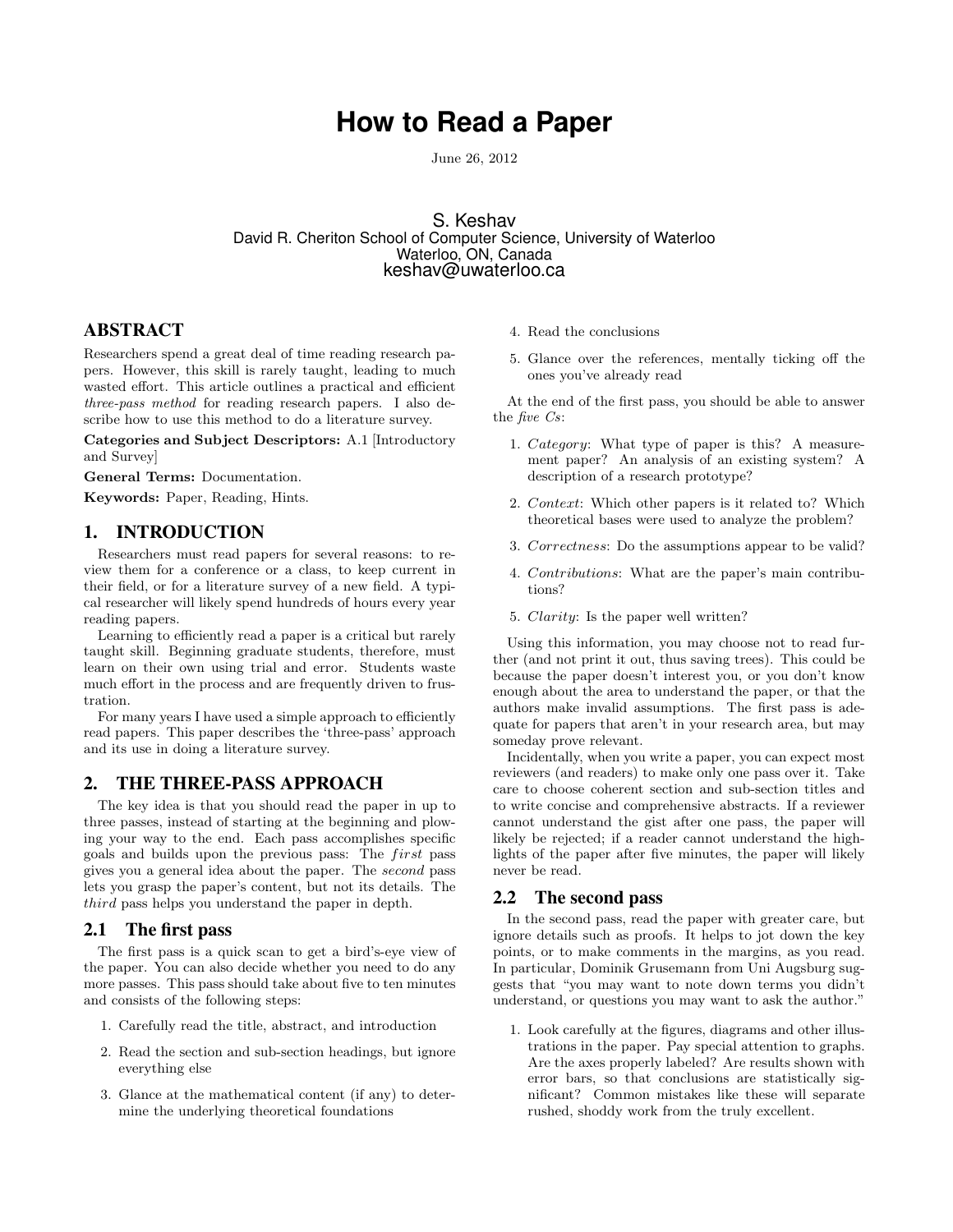2. Remember to mark relevant unread references for further reading (this is a good way to learn more about the background of the paper).

The second pass should take up to an hour. After this pass, you should be able to grasp the content of the paper. You should be able to summarize the main thrust of the paper, with supporting evidence, to someone else. This level of detail is appropriate for a paper in which you are interested, but does not lie in your research speciality.

Sometimes you won't understand a paper even at the end of the second pass. This may be because the subject matter is new to you, with unfamiliar terminology and acronyms. Or the authors may use a proof or experimental technique that you don't understand, so that the bulk of the paper is incomprehensible. The paper may be poorly written with unsubstantiated assertions and numerous forward references. Or it could just be that it's late at night and you're tired. You can now choose to: (a) set the paper aside, hoping you don't need to understand the material to be successful in your career, (b) return to the paper later, perhaps after reading background material or (c) persevere and go on to the third pass.

# 2.3 The third pass

To fully understand a paper, particularly if you are reviewer, requires a third pass. The key to the third pass is to attempt to *virtually re-implement* the paper: that is, making the same assumptions as the authors, re-create the work. By comparing this re-creation with the actual paper, you can easily identify not only a paper's innovations, but also its hidden failings and assumptions.

This pass requires great attention to detail. You should identify and challenge every assumption in every statement. Moreover, you should think about how you yourself would present a particular idea. This comparison of the actual with the virtual lends a sharp insight into the proof and presentation techniques in the paper and you can very likely add this to your repertoire of tools. During this pass, you should also jot down ideas for future work.

This pass can take about four or five hours for beginners, and about an hour for an experienced reader. At the end of this pass, you should be able to reconstruct the entire structure of the paper from memory, as well as be able to identify its strong and weak points. In particular, you should be able to pinpoint implicit assumptions, missing citations to relevant work, and potential issues with experimental or analytical techniques.

#### 2.4 Timing between passes

Andrew Simpson from Queen Mary University of London writes: "the process works best when there is quite a large amount of time between each stage of review. For example, I find that I often collect large numbers of papers, read them (10 minute rapid first review) and then come back to them sometimes weeks later for a second pass. Finally, some further weeks or months later I return to them and find that I can extract the final useful insight that I had not done previously."

I agree with this approach, though it is not quite useful when facing a paper reviewing deadline!

## 3. DOING A LITERATURE SURVEY

Paper reading skills are put to the test in doing a literature survey. This will require you to read tens of papers, perhaps in an unfamiliar field. What papers should you read? Here is how you can use the three-pass approach to help.

First, use an academic search engine such as Google Scholar or CiteSeer and some well-chosen keywords to find three to five *recent* papers in the area. Do one pass on each paper to get a sense of the work, then read their related work sections. You will find a thumbnail summary of the recent work, and perhaps, if you are lucky, a pointer to a recent survey paper. If you can find such a survey, you are done. Read the survey, congratulating yourself on your good luck.

Otherwise, in the second step, find shared citations and repeated author names in the bibliography. These are the key papers and researchers in that area. Download the key papers and set them aside. Then go to the websites of the key researchers and see where they've published recently. That will help you identify the top conferences in that field because the best researchers usually publish in the top conferences.

The third step is to go to the website for these top conferences and look through their recent proceedings. A quick scan will usually identify recent high-quality related work. These papers, along with the ones you set aside earlier, constitute the first version of your survey. Make two passes through these papers. If they all cite a key paper that you did not find earlier, obtain and read it, iterating as necessary.

#### 4. BENEFITS

I've used this approach for the last 22 years to read conference proceedings, write reviews, do background research, and to quickly review papers before a discussion. This disciplined approach prevents me from drowning in the details before getting a bird's-eye-view. It allows me to estimate the amount of time required to review a set of papers. Moreover, I can adjust the depth of paper evaluation depending on my needs and how much time I have.

## 5. RELATED WORK

If you are reading a paper to do a review, you should also read Timothy Roscoe's paper on "Writing reviews for systems conferences" [3]. If you're planning to write a technical paper, you should refer both to Henning Schulzrinne's comprehensive web site [4] and George Whitesides's excellent overview of the process [5]. Finally, Simon Peyton Jones has a website that covers the entire spectrum of research skills [2].

Iain H. McLean of Psychology, Inc. has put together a downloadable 'review matrix' that simplifies paper reviewing using the three-pass approach for papers in experimental psychology[1], which can probably be used, with minor modifications, for papers in other areas.

## 6. A REQUEST

I would like to make this a living document, updating it as I receive comments. Please take a moment to email me any comments or suggestions for improvement.

## 7. ACKNOWLEDGMENTS

The first version of this document was drafted by my students: Hossein Falaki, Earl Oliver, and Sumair Ur Rahman.